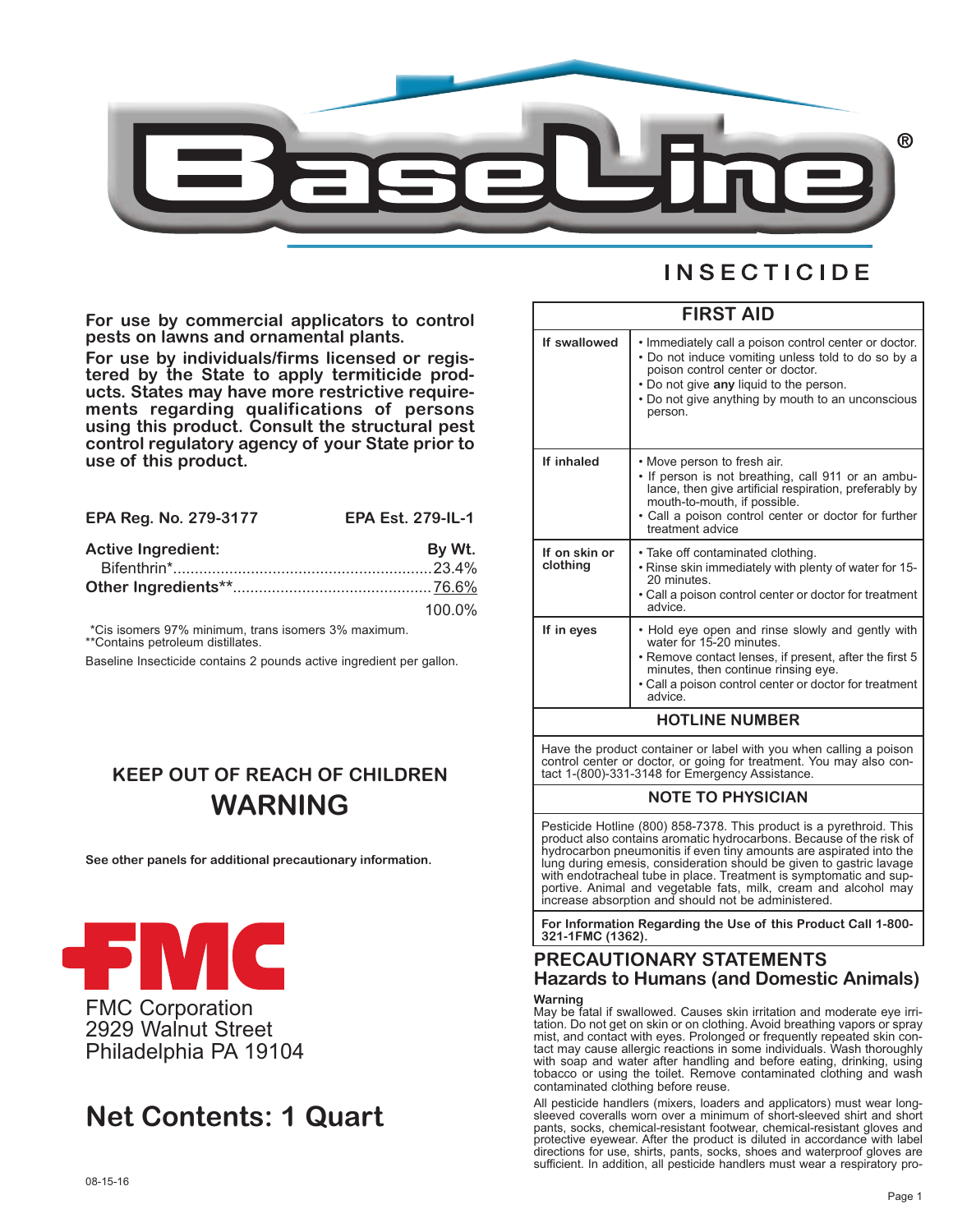tection device<sup>1</sup> when handling the concentrate or when working in a non-<br>ventilated space. All pesticide handlers must wear protective eye wear when working in a non-ventilated space or applying termiticide by rodding or sub-slab injection.

1 NIOSH approved respirator with any R, P or HE filter.

or <sup>a</sup> NIOSH approved respirator with an organic vapor (OV) cartridge or canister with any R, <sup>P</sup> or HE prefilter.

## **Environmental Hazards**

This pesticide is extremely toxic to fish and aquatic invertebrates. Do not apply when weather conditions favor drift from treated areas. Care should be used when spraying to avoid fish and reptile pets in/around ornamental ponds. To protect the environment, do not allow pesticide to enter or run off into storm drains, drainage ditches, gutters or surface waters. Applying this product in calm weather when rain is not predicted for the next 24 hours will help to ensure that wind or rain does not blow or wash pesticide off the treatment area. Rinsing application equipment over the treated area will help to avoid run off to water bodies or drainage systems.

Do not apply this product or allow it to drift to crops or weeds on which Bees are actively foraging. Additional information may be obtained from your Cooperative Extension Service.

# **Physical/Chemical Hazards**

Do not use or store near heat or open flame.

Do not apply this product in or on electrical equipment due to the possi- bility of shock hazard.

# **DIRECTIONS FOR USE**

It is a violation of Federal Law to use this product in a manner inconsis-tent with its labeling.

Do not apply by air.

Do not use in greenhouses, nurseries.

Do not water treated area to the point of run-off.

Do not make applications during rain.

Application is prohibited directly into sewers or drains, or to any area like <sup>a</sup> gutter where drainage to sewers, storm drains, water bodies, or aquatic habitat can occur. Do not allow the product to enter any drain during or after application.

# **Additional Application Restrictions for Residential Outdoor Surface and Space Sprays:**

All outdoor applications, if permitted elsewhere on this label, must be lim- ited to spot or crack-and-crevice treatments only, except for the following permitted uses, if allowed elsewhere on this label:

(1) Applications to soil or vegetation, as listed on this label, around structures;

(2) Applications to lawns, turf, and other vegetation, as listed on this label;

(3) Applications to the side of a building, up to a maximum height of 3 feet above grade;

(4) Applications to underside of eaves, soffits, doors, or windows permanently protected from rainfall by a covering, overhang, awning, or other structure;

(5) Applications around potential pest entry points into buildings, when limited to a surface band not to exceed one inch in width;

(6) Applications made through the use of a coarse, low pressure spray to only those portions of surfaces that are directly above bare soil, lawn, turf, mulch or other vegetation, as listed on this label, and not over an impervious surface, drainage or other condition that could result in runoff into storm drains, drainage ditches, gutters or surface waters, in order to control occasional invaders or aggregating pests.

# **STORAGE AND DISPOSAL**

### **Pesticide Storage**

If crystals are observed, warm material to above 60°F by placing container in warm location. Shake or roll container periodically to redissolve solids. Do not use external source of heat for warming container.

Keep out of reach of children and animals. Store in original containers only. Store in a cool, dry place and avoid excess heat. Carefully open containers. After partial use, replace lids and close tightly. Do not put concentrate or dilute material into food or drink containers. Do not contaminate other pesticides, fertilizers, water, food, or feed by storage or disposal.

In case of spill, avoid contact, isolate area and keep out animals and unprotected persons. Confine spills. Call CHEMTREC unprotected persons. Confine spills. **Call CHEMTREC (Transportation and Spills): (800) 424-9300**.

To confine spill: If liquid, dike surrounding area or absorb with sand, cat litter, commercial clay or gel absorbent. If dry material, cover to prevent dispersal. Place damaged package in a holding container. Identify contents.

### **Pesticide Disposal**

Pesticide wastes are toxic. Improper disposal of excess pesticide, spray mixture, or rinsate is a violation of Federal Law. If these wastes cannot be disposed of by use according to label instructions, contact your State Pesticide or Environmental Control Agency, or the Hazardous Waste representative at the nearest EPA Regional Office for guidance.

### **Container Disposal**

Metal or Plastic Container: Non-refillable container. Do not reuse or refill this container. Triple rinse as follows: Empty the remaining contents into application equipment or mix tank and drain for 10 seconds after flow begins to drip. Fill the container 1/4 full with water and recap. Shake for 10 seconds, Pour rinsate into application equipment or mix tank or store rinsate for later use or disposal. Drain for 10 seconds after flow begins to drip. Repeat this procedure two more times. Then offer for recycling if available, or reconditioning, or puncture and dispose of in a sanitary landfill, or by other procedures approved by State and local authorities. Do not cut or weld metal containers.

Returnable/Refillable Containers: Refill this container with pesticide only. Do not reuse this container for any other purpose. Cleaning the container before final disposal is the responsibility of the person disposing of the container. Cleaning before refilling is the responsibility of the refiller. To clean the container before final disposal, empty the remaining contents into application equipment or mix tank. Fill the container about 10% full with water. Agitate vigorously or recirculate water with the pump for 2 minutes. Pour or pump rinsate into application equipment or rinsate collection system. Repeat this rinsing procedure two more times.

# **General Information on the Use of this Product**

Not for use on plants being grown for sale or other commercial use, or for commercial seed production, or for research purposes. For use on plants intended for aesthetic purposes or climatic modifications and being grown in interior plantscapes, ornamental gardens or parks, or lawns and grounds.

The use of this product prevents and controls Termite infestations in and around structures and constructions.

The dilute insecticidal emulsion must be adequately dispersed in the soil to establish a barrier between the wood and the termites in the soil. As a good practice: 1) all non-essential wood and cellulose containing materials, should be removed from around foundation walls, crawl spaces, and porches; 2) eliminate termite access to moisture by repairing faulty plumbing and/or construction grade. Soil around untreated structural wood in contact with soil should be treated as described below.

To establish an effective insecticidal barrier with this product the service technician must be familiar with current Termite control practices such as: trenching, rodding, sub-slab injection, coarse fan spraying of soil surfaces, crack and crevice (void) injection, excavated soil treatment, and brush or spray applications to infested or susceptible wood. These techniques must be correctly employed to prevent or control infestations by subterranean termites such as: Coptotermes, Heterotermes, Reticulitermes and Zootermopsis. The biology and behavior of the species involved should be considered by the service technician in determining which control practices to use to eliminate or prevent the termite infestation.

Choice of appropriate procedures should include consideration of such variable factors as the design of the structure, location of heating, ventilation, and air conditioning (HVAC) systems, water table, soil type, soil compaction, grade conditions, and location and type of domestic water supplies and utilities.

For advice concerning current control practices with relation to specific local conditions, consult resources in structural pest control and state cooperative extension and regulatory agencies.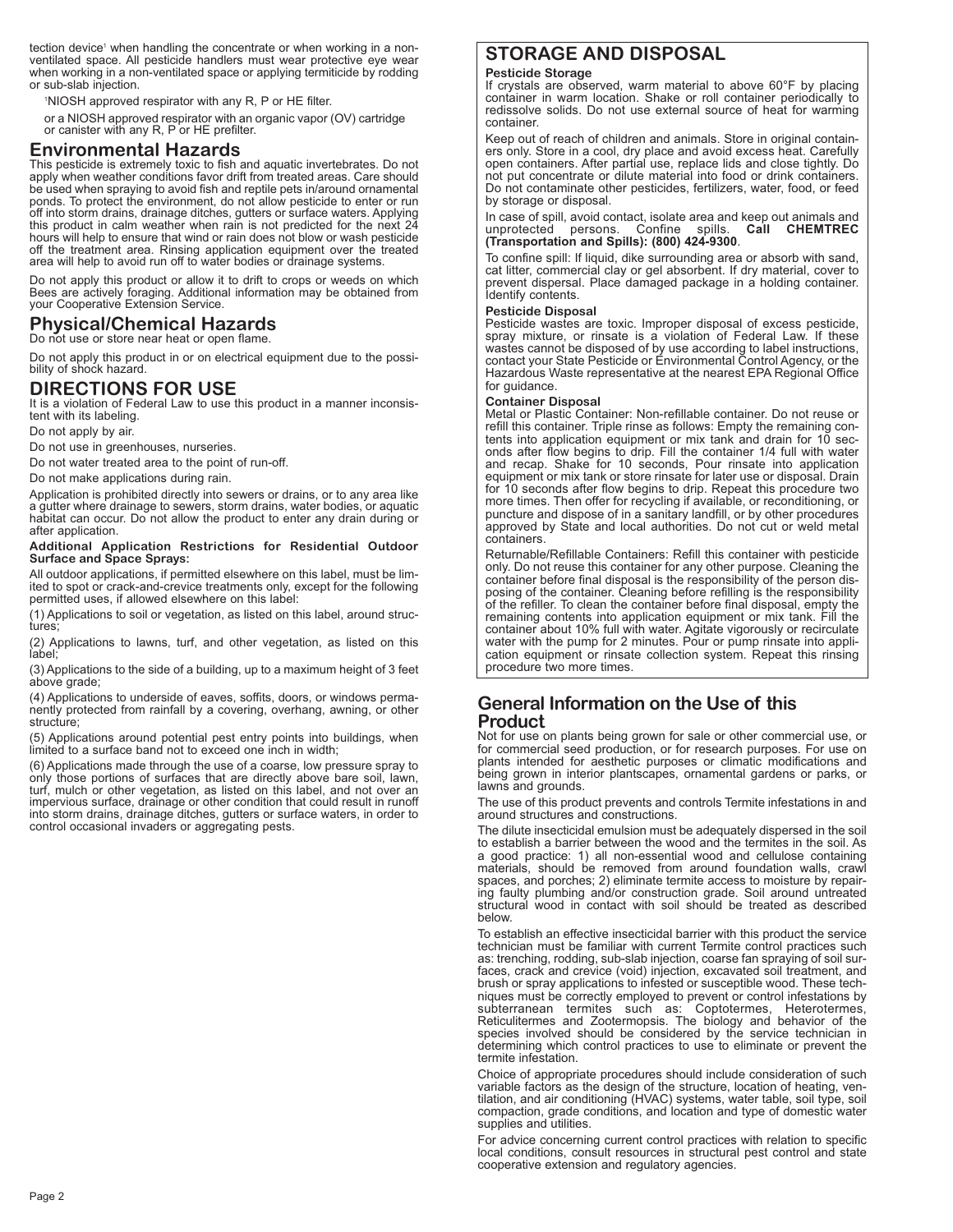# **Subterranean Termite Control Directions For Use**

When treating adjacent to an existing structure, the applicator must check the area to be treated, and immediately adjacent areas of the structure, for visible and accessible cracks and holes to prevent any leaks or significant exposures to persons occupying the structure. People present or residing in the structure during application must be advised to remove their pets and themselves from the structure if they see any signs of leakage. After application, the applicator is required to check for leaks. All leaks resulting in the deposition of termiticide in locations other than those prescribed on this label must be cleaned up prior to leaving the application site. Do not allow people or pets to contact contaminated areas or to reoccupy contaminated areas of the structure until the clean-up is completed.

**Important:** Contamination of public and private water supplies must be avoided by following these precautions: Use anti-backflow equipment or procedures to prevent siphonage of insecticide into water supplies. Do not contaminate cisterns or wells. Do not treat soil that is water saturated or frozen or in any conditions where runoff or movement from the treatment area (site) is likely to occur. Consult state and local specifications for recommended distances of wells from treated areas, or if such regulations do not exist, refer to Federal Housing Administration Specifications (H.U.D.) for guidance.

**Note:** Crawl spaces are to be considered inside of the structure.

**Critical Areas:** Critical areas include areas where the foundation is penetrated by utility services, cracks and expansion joints, bath traps and areas where cement constructions have been poured adjacent to the foundation such as stairs, patios and slab additions.

### **Structures with Wells/Cisterns Inside Foundations**

Structures that contain wells or cisterns within the foundation of a structure can only be treated using the following techniques:

- 1. Do not treat soil while it is beneath or within the foundation or along the exterior perimeter of a structure that contains a well or cistern. The treated backfill method must be used if soil is removed and treated outside/away from the foundation. The treated backfill technique is described as follows:
	- a. Trench and remove soil to be treated onto heavy plastic sheeting or similar material or into a wheelbarrow.
	- b. Treat the soil at the rate of 4 gallons of dilute emulsion per 10 linear feet per foot of depth of the trench, or 1 gallon per 1.0 cubic feet of soil. See "Mixing Directions section of the label. Mix thoroughly into the soil taking care to contain the liquid and prevent runoff or spillage.
	- c. After the treated soil has absorbed the diluted emulsion, replace the soil into the trench.
- 2. Treat infested and/or damaged wood in place using an injection technique such as described in the "Control of Wood Infesting Insects" section of this label.

# **Structures with Adjacent Wells/Cisterns and/or Other Water Bodies**

Applicators must inspect all structures with nearby water sources such as wells, cisterns, surface ponds, streams, and other bodies of water and evaluate, at a minimum, the treatment recommendations listed below prior to making an application

- 1. Prior to treatment, if feasible, expose the water pipe(s) coming from the well to the structure, if the pipe(s) enter the structure within 3 feet of grade.
- 2. Prior to treatment, applicators are advised to take precautions to limit the risk of applying the termiticide into subsurface drains that could empty into any bodies of water. These precautions include evaluating whether application of the termiticide to the top of the footer may result in contamination of the subsurface drain. Factors such as depth to the drain system and soil type and degree of compaction should be taken into account in determining the depth of treatment.
- 3. When appropriate (i.e., on the water side of the structure), the treated backfill technique (described above) can also be used to minimize offsite movement of termiticide.

Prior to using this technique near wells or cisterns, consult state, local or federal agencies for information regarding approved treatment practices in your area.

### **Application Rate:**

Use a 0.06% emulsion for subterranean termites. For other pests on the label use specific listed rates.

**Mixing Directions:** Mix the termiticide use dilution in the following man- ner: Fill tank 1/4 to 1/3 full. Start pump to begin by-pass agitation and place end of treating tool in tank to allow circulation through hose. Add<br>appropriate amount of BaseLine Insecticide. Add remaining amount of water. Let pump run and allow recirculation through the hose for 2 to 3 minutes.

Baseline Insecticide may also be mixed into full tanks of water, but requires substantial agitation to insure uniformity of the emulsion.

To prepare a 0.06% water emulsion, ready to use, dilute 1 quart of Baseline Insecticide with 99.75 gallons of water.

### **Mixing:**

For the desired application rate, use the chart below to determine the amount of BaseLine Insecticide for a given volume of finished emulsion:

| <b>Amount of BaseLine Insecticide</b><br>(Gallons except where noted) |                                                                                                |                                                                                       |                                                |  |
|-----------------------------------------------------------------------|------------------------------------------------------------------------------------------------|---------------------------------------------------------------------------------------|------------------------------------------------|--|
| <b>Emulsion</b><br>Concentration                                      | Amount<br>of Baseline                                                                          | Amount<br>of Water                                                                    | <b>Desired Gallons</b><br>of Finished Emulsion |  |
| 0.06%                                                                 | 0.32 oz<br>1.6 oz<br>3.2 oz.<br>8 oz.<br>$0.5$ gt.<br>$0.75$ qt.<br>1 qt<br>$1.5$ gt.<br>2 qt. | 127.68 oz.<br>4.99<br>9.975<br>24.94<br>49.875<br>74.8125<br>99.75<br>149.62<br>199.5 | 5<br>10<br>25<br>50<br>75<br>100<br>150<br>200 |  |
| $0.12\%$ *                                                            | $0.64$ oz<br>3.2 oz<br>6.4 oz.<br>$0.5$ gt.<br>1 qt.<br>$1.5$ qt.<br>2 qt<br>3 qt.             | 127.36 oz.<br>4.975<br>9.95<br>24.875<br>49.75<br>74.625<br>99.5<br>149.25<br>199     | 5<br>10<br>25<br>50<br>75<br>100<br>150<br>200 |  |

Common units of measure:

1 pint = 16 fluid ounces (oz.)

1 quart = 2 pints = 4 cups =  $32$  fluid ounces (oz.)

\*For termite applications, only use this rate in conjunction with the application volume adjustments as listed in the section below or in the foam or underground service application sections.

**Application Volume:** To provide maximum control and protection against termite infestation apply the specified volume of the finished water emulsion and active ingredient as set forth in the directions for use section of this label. If soil will not accept the labeled application volume, the volume may be reduced provided there is a corresponding increase in concentration so that the amount of active ingredient applied to the soil remains the same.

Note: Large reductions of application volume reduce the ability to obtain a are consistent with label directed rates and a continuous barrier can still be achieved.

Where desirable for pre and post construction treatments, the volume of the 0.12% emulsion may be reduced by 1/2 the labeled volume. See Volume Adjustment Chart below.

**Note:** When volume is reduced, the hole spacing for subslab injection and soil rodding may require similar adjustment to account for lower volume dispersal of the termiticide in the soil.

| <b>Volume Adjustment Chart</b>                                    |             |             |  |  |
|-------------------------------------------------------------------|-------------|-------------|--|--|
| Rate (% emulsion)<br>0.06%<br>0.12%                               |             |             |  |  |
| Volume allowed<br>Horizontal (gallons emulsion/10 $\text{ft}^2$ ) | 1.0 gallons | 0.5 gallons |  |  |
| Vertical (gallons emulsion/10 lin. ft.)                           | 4.0 gallons | 2.0 gallons |  |  |

**After Treatment:** All holes in commonly occupied areas into which BaseLine Insecticide has been applied must be plugged. Plugs must be of a non-cellulose material or covered by an impervious, non-cellulose material.

## **Pre-Construction Subterranean Termite Treatment** Pre-Construction Treatment: Do not apply at a lower dosage and/or<br>concentration than specified on this label for applications prior to **the installation of the finished grade.**

When treating foundations deeper than 4 feet, apply the termiticide as the backfill is being replaced, or if the construction contractor fails to notify the applicator to permit this, treat the foundation to a minimum depth of 4 feet after the backfill has been installed. The applicator must trench and rod into the trench or trench along the foundation walls and around pillars and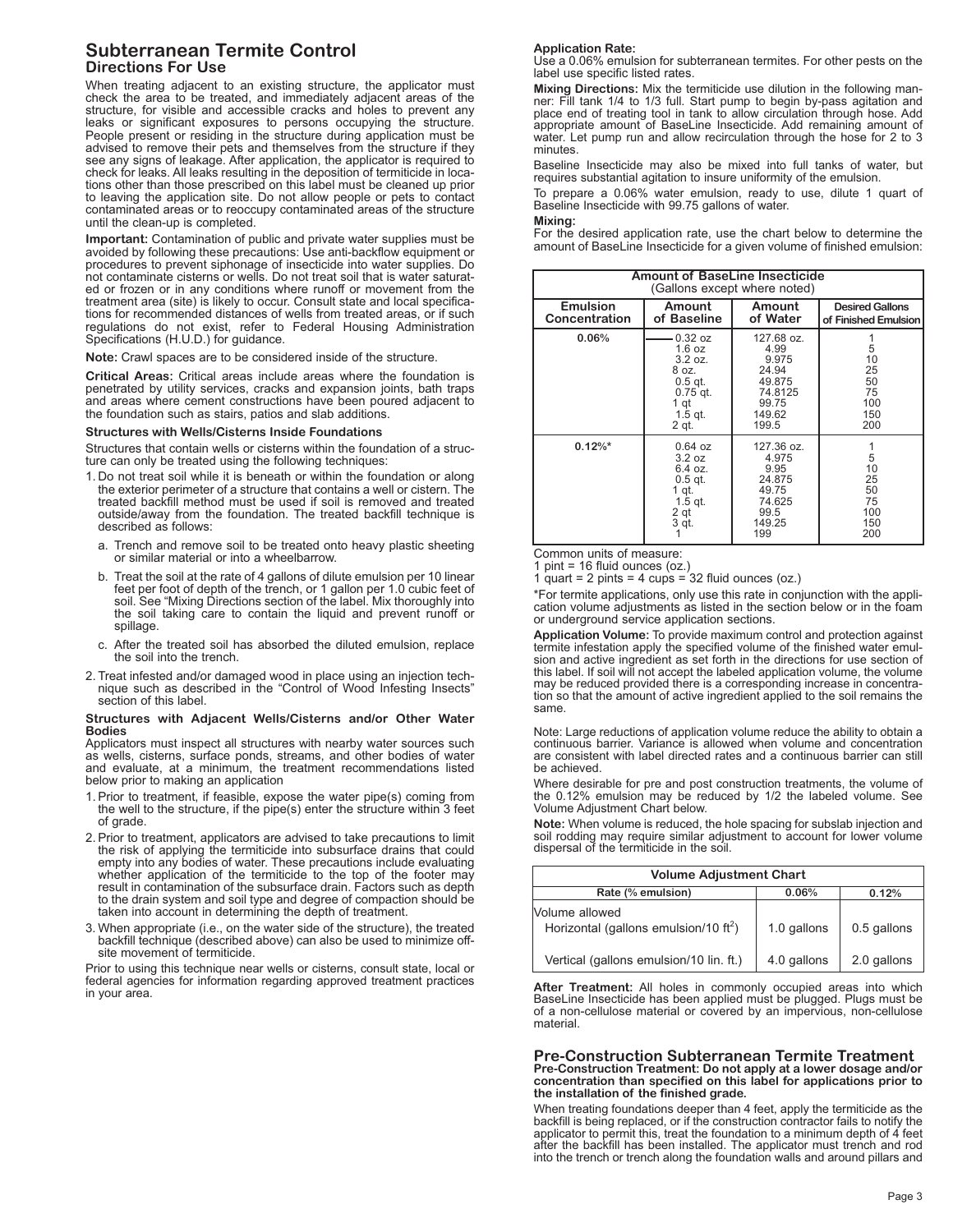other foundation elements, at the rate prescribed from grade to a minimum depth of 4 feet. When the top of the footing is exposed, the applica-<br>tor must treat the soil adjacent to the footing to a depth not to exceed the bottom of the footing. However, in no case should a structure be treated below the footing.

The treatment site must be covered prior to <sup>a</sup> rain event in order to prevent run-off of the pesticide into non-target areas.

The applicator must either cover the soil him/herself or provide written notification of the above requirement to the contractor on site and to the person commissioning the application (if different than the contractor). If notice is provided to the contractor or the person commissioning the appli-cation, then they are responsible under FIFRA to ensure that: 1) if the concrete slab cannot be poured over the treated soil within 24 hours or application the treated soil is covered with a waterproof covering (such as polyethylene sheeting) and 2) the treated soil is covered if precipitation is predicted to occur before the concrete slab is scheduled to be poured.

Do not treat soil that is water-saturated or frozen.

Do not treat when raining.

Do not allow treatment to runoff from the target area. Do not apply within 10 feet of storm drains.

Do not apply within 25 feet of aquatic habitats (such as, but not limited to, lakes; reservoirs; rivers; permanent streams; marshes or ponds; estuar- ies; and commercial fish farm ponds).

Do not make on-grade applications when sustained wind speeds are above 10 mph (at application site) at nozzle end height.

Effective pre-construction subterranean Termite control is achieved by the establishment of vertical and/or horizontal insecticidal barriers using 0.06% emulsion of BaseLine Insecticide.

### **Horizontal Barriers**

Create a horizontal barrier wherever treated soil will be covered by a slab, such as footing trenches, slab floors, carports, and the soil beneath stairs and crawl spaces.

To produce a horizontal insecticidal barrier, apply the emulsion at the rate of 1 gallon per 10 square feet to fill soil. If fill is washed gravel or other coarse material, apply at 1.5 gallons of emulsion per 10 square feet so that the emulsion will reach the soil beneath the fill. Applications shall be made by a low pressure spray (less than 50 p.s.i.) using a coarse spray nozzle. If slab will not be poured the same day as treatment, cover treated soil with a water-proof barrier such as polyethylene sheeting. This is not necessary if foundation walls have been installed around the treated soil.

### **Vertical Barriers**

Vertical barriers should be established in areas such as around the base of foundations, plumbing, utility entrances, back-filled soil against foundation walls and other critical areas.

To produce a vertical barrier in soil, apply the emulsion at a rate of 4 gal-lons per <sup>10</sup> linear feet per foot of depth. Distribute the treatment as evenly as possible.

- a. When rodding or trenching, it is important that emulsion reaches the top of the footing. Rod holes should be spaced to provide <sup>a</sup> continu-ous insecticidal barrier.
- b. Care should be taken to avoid soil wash-out around the footing.
- c. Trenches need not be wider than 6 inches. Emulsion should be mixed with the soil as it is being replaced in the trench.

d. For a monolithic slab, an inside vertical barrier may not be required.

Hollow block voids may be treated at a rate of 2 gallons of emulsion per 10 linear feet so that the emulsion will reach the top of the footing.

Prior to each application, applicators must notify the general contractor, construction superintendent, or similar responsible party, of the intended termiticide application and intended sites of application and instruct the responsible person to notify construction workers and other individuals to leave the area to be treated during application and until the termiticide is absorbed into the soil.

### **Post Construction Subterranean Termite Treatment**

Use a 0.06% emulsion for post-construction treatment. Post-construction soil applications shall be made by injection, rodding, and/or trenching or coarse fan spray with pressures not exceeding 25 p.s.i. at the nozzle. Care should be taken to avoid soil wash-out around the footing.

Do not apply emulsion until location of wells, radiant heat pipes, water and sewer lines and electrical conduits are known and identified. Caution must be taken to avoid puncturing and injection into these elements.

**Foundations:** For applications made after the final grade is installed, the applicator must trench and rod into the trench or trench along the foundation walls and around pillars and other foundation elements, at the rate prescribed from grade to the top of the footing. When the footing is more<br>than four (4) feet below grade, the applicator must trench and rod into the<br>trench or trench along the foundation walls at the rate prescribed to a imum depth of four feet. The actual depth of treatment will vary depending on soil type, degree of compaction, and location of termite activity. When the top of the footing is exposed, the applicator must treat the soil adjacent to the footing to <sup>a</sup> depth not to exceed the bottom of the footing. However, in no case should <sup>a</sup> structure be treated below the footing.

### **Slabs**

Vertical barriers may be established by sub-slab injection within the

structure and trenching and rodding or trenching outside at the rate of 4 gallons of emulsion per 10 linear feet per foot of depth. Special care must be taken to distribute the treatment evenly. Treatment should not extend below the bottom of the footing.

Treat along the outside of the foundation and where necessary beneath the slab on the inside of foundation walls. Treatment may also be required beneath the slab along both sides of interior footing-supported walls, one side of interior partitions and along all cracks and expansion joints. Horizontal barriers may be established where necessary by longrodding or by grid pattern injection vertically through the slab.

- a. Drill holes in the slab and/or foundation to allow for the application of a continuous insecticidal barrier.
- b. For shallow foundations (1 foot or less) dig a narrow trench approximately 6 inches wide along the outside of the foundation walls. Do not dig below the bottom of the footing. The emulsion should be applied to the trench and soil at 4 gallons of emulsion per 10 linear feet per foot of depth as the soil is replaced in the trench.
- c. For foundations deeper than 1 foot follow rates for basement.
- d. Exposed soil and wood in bath traps may be treated with a 0.06% emulsion.

### **Basements**

Where the footing is greater than 1 foot of depth from grade to the bottom of the foundation, application can be made by trenching and rodding or trenching at the rate of 4 gallons of emulsion per 10 linear feet per foot of depth. When the footer is more than four feet below grade, the applicator may trench and rod or trench along foundation walls at the rate prescribed for four feet of depth. The actual depth of treatment will vary depending on soil type, degree of compaction, and location of termite activity. However, in no case should a structure be treated below the footer. Sub-slab injection may be necessary along the inside of foundation walls, along cracks and partition walls, around pipes, conduits, piers, and along both sides of interior footing-supported walls.

**Accessible Crawl Spaces:** For crawl spaces, apply vertical termiticide barriers at the rate of 4 gallons of emulsion per 10 linear feet per foot of depth from grade to the top of the footing, or if the footing is more than 4 feet below grade, to a minimum depth of 4 feet. Apply by trenching and rodding into the trench, or trenching. Treat both sides of foundation and around all piers and pipes. Where physical obstructions such as concrete walkways adjacent to foundation elements prevent trenching, treatment<br>may be made by rodding alone. When soil type and/or conditions make<br>trenching prohibitive, rodding may be used. When the top of the footing is<br>exposed, the soil will not accept the full application volume.

- 1. Rod holes and trenches must not extend below the bottom of the footing.
- 2. Rod holes must be spaced so as to achieve a continuous termiticide barrier but in no case more than 12 inches apart.
- 3. Trenches must be a minimum of 6 inches deep or to the bottom of the footing, whichever is less, and need not be wider than 6 inches. When trenching in sloping (tiered) soil, the trench must be stepped to ensure adequate distribution and to prevent termiticide from running off. The emulsion must be mixed with the soil as it is replaced in the trench.
- 4. When treating plenums or crawl spaces, turn off the air circulation system of the structure until application has been completed and all termiticide has been absorbed by the soil.

**Inaccessible Crawl Spaces:** For inaccessible interior areas, such as areas where there is insufficient clearance between floor joists and ground surfaces to allow operator access, excavate if possible, and treat according to the instructions for accessible crawl spaces. Otherwise, apply one or a combination of the following two methods.

- 1. To establish a horizontal barrier, apply to the soil surface, 1 gallon of<br>emulsion per 10 square feet overall using a nozzle pressure of less<br>than 25 p.s.i. and a coarse application nozzle (e.g., Delavan Type RD<br>Raindro comparable nozzle). For an area that cannot be reached with the appli- cation wand, use one or more extension rods to make the application to the soil. Do not broadcast or powerspray with higher pressures.
- 2. To establish a horizontal barrier, drill through the foundation wall or through the floor above and treat the soil perimeter at a rate of 1 gallon<br>of emulsion per 10 square feet. Drill spacing must be at intervals not to exceed 16 inches. Many States have smaller intervals, so check State regulations which may apply.

When treating plenums and crawl spaces, turn off the air circulation system of the structure until application has been completed and all termiticide has been absorbed by the soil.

**Masonry Voids:** Drill and treat voids in multiple masonry elements of the tinuous treatment barrier in the area to be treated. Apply at the rate of 2 gallons of emulsion per 10 linear feet of footing, using a nozzle pressure of less than 25 p.s.i. When using this treatment, access holes must be drilled below the sill plate and should be as close as possible to the footi as is practical. Treatment of voids in block or rubble foundation walls must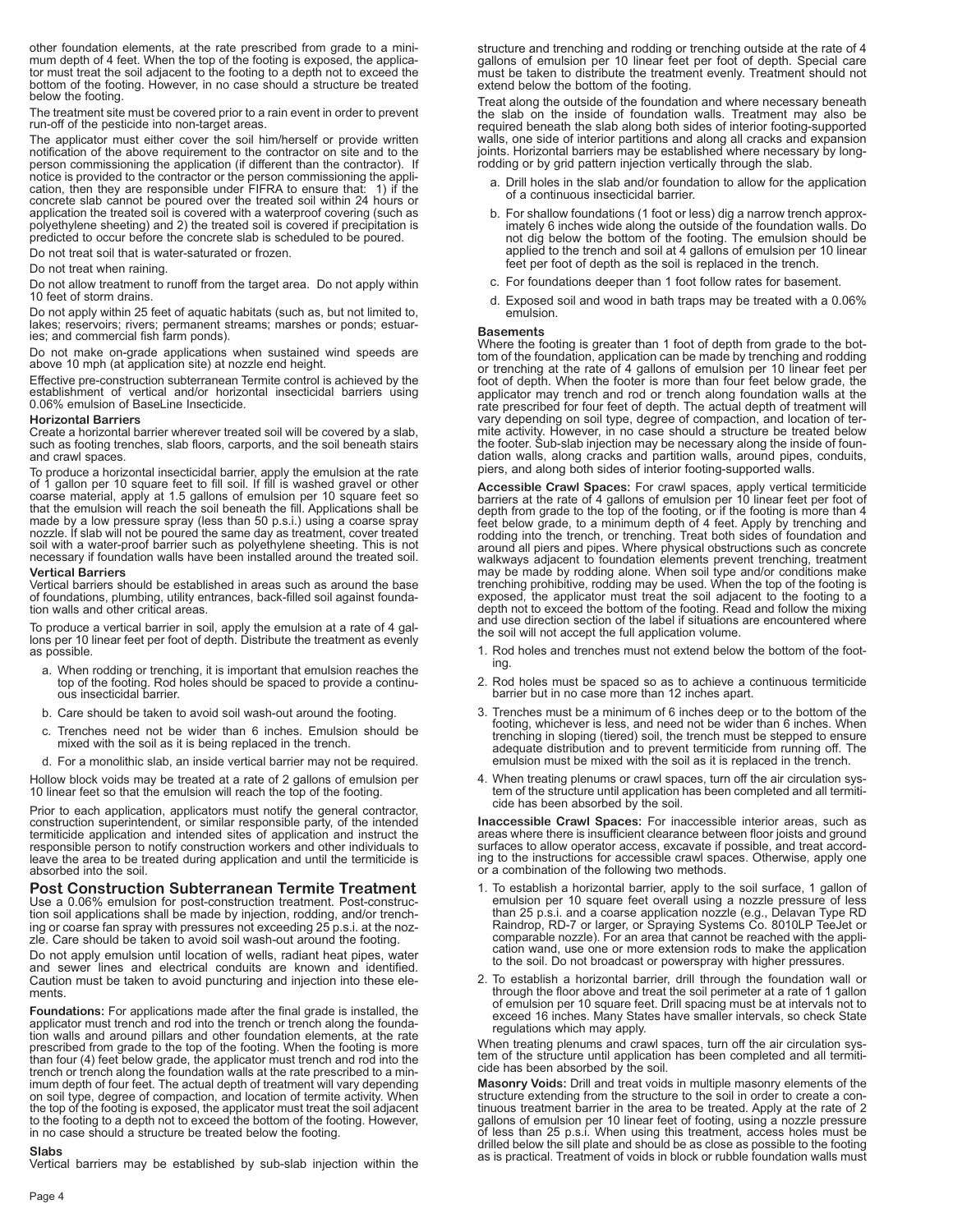be closely examined: Applicators must inspect areas of possible runoff as a precaution against application leakage in the treated areas. Some areas may not be treatable or may require mechanical alteration prior to treat- ment.

All leaks resulting in the deposition of termiticide in locations other than<br>those prescribed on this label must be cleaned up prior to leaving the<br>application site. Do not allow people or pets to contact contaminated<br>area areas or to reoccupy the contaminated areas of the structure until the clean-up is completed.

**Note:** When treating behind veneer care should be taken not to drill beyond the veneer. If concrete blocks are behind the veneer, both the blocks and the veneer may be drilled and treated at the same time.

Not for use in voids insulated with rigid foam insulation.

**Excavation Technique:** If treatment must be made in difficult situations, along fieldstone or rubble walls, along faulty foundation walls, and around pipes and utility lines which lead downward from the structure to <sup>a</sup> well or pond, application may be made in the following manner:

- a. Trench and remove soil to be treated onto heavy plastic sheeting or similar material.
- b. Treat the soil at the rate of 4 gallons of emulsion per 10 linear feet per foot of depth of the trench. Mix the emulsion thoroughly into the soil tak- ing care to prevent liquid from running off the liner.
- c. After the treated soil has absorbed the liquid emulsion, replace the soil in the trench.

**Attention:** When applying BaseLine Insecticide in a confined area, the user should wear unvented goggles and a NIOSH-approved respirator during application.

### **Foam Applications**

Baseline Insecticide emulsion, from 0.06 to 0.12 % may be converted to a foam with expansion characteristics from 2 to 40 times.

**Localized Application**<br>**Foam Applications:** The emulsion may be converted to a foam and the foam used to control or prevent termite infestations.

Depending on the circumstances, foam applications may be used alone<br>or in combination with liquid emulsion applications. Applications may be<br>made behind veneers, piers, chimney bases, into rubble foundations,<br>into block vo

Foam and liquid application must be consistent with volume and active<br>ingredient instructions in order to insure proper application has been<br>made. The volume and amount of active ingredient are essential to an<br>effective tr

Foam applications are generally <sup>a</sup> good supplement to liquid treatments in difficult areas, but may be used alone in difficult spots.

### **Application Under Slabs or to Soil in Crawlspaces to Prevent or Control Termites**

Application may be made using BaseLine Insecticide foam alone or in combination with liquid emulsion. The equivalent of at least 4 gallons (1.28 ounces of BaseLine Insecticide concentrate) of 0.06% emulsion per 10 linear feet (vertical barrier), or at least 1 gallon (0.32 ounces of BaseLine Insecticide concentrate) of 0.06% emulsion per 10 square feet (horizontal barrier) must be applied either as emulsion, foam, or a combination of both. For a foam only application, apply BaseLine Insecticide concentrate in sufficient foam concentration and foam volume to deposit 1.28 ounces of concentrate per 10 linear feet or 0.32 ounces of concentrate per 10 square feet. For example, 2 gallons of 0.12% emulsion generated as foam to cover 10 linear feet is equal to the application of 4 gallons of 0.06% emulsion per 10 linear feet.

### **Sand Barrier Installation and Treatment**

Termites can build mud tubes over treated surfaces as long as they have access to untreated soil and do not have to move BaseLine Insecticide treated soil. Fill in cracks and spaces with builder's or play box sand and trea soil following the termiticide rate listed on the BaseLine Insecticide label. Retreatment for subterranean termites can only be performed if there is<br>clear evidence of reinfestation or disruption of the barrier due to con-<br>struction, excavation, or landscaping and/or evidence of the breakdown Station, concurred by the termiticide barrier in the soil. These vulnerable or reinfested areas<br>may be retreated in accordance with application techniques described<br>in this product's labeling. The timing and type of these

**Annual retreatment of the structure is prohibited unless there is clear evidence that reinfestation or barrier disruption has occurred.**

### **APPLICATION IN CONJUNCTION WITH THE USE OF TERMITE BAITS**

As part of the integrated pest management (IPM) program for termite control, BaseLine Insecticide may be applied to critical areas of the structure including plumbing and utility entry sites, bath traps, expansion joints, foundation cracks and areas with known or suspected infestations at a

rate of 0.06% as a spot treatment or complete barrier treatment. Applications may be made as described in the Postconstruction treatment section of this label.

# **Specific Pest Control Applications Underground Services** such as: wires, cables, utility lines, pipes, con-

duits, etc. Services may be within structures or located outside structures, in right-of-ways or to protect long range (miles) of installations of services.

Soil treatment may be made using 0.06 to 0.12% BaseLine Insecticide emulsion to prevent attack by termites and ants.

Apply 2 gallons of emulsion per 10 linear feet to the bottom of the trench and allow to soak into the soil. Lay services on the treated soil and cover with approximately 2 inches of fill soil. Apply another 2 gallons per 10 linear feet over the soil surface to complete the treatment barrier. In wide trenches, only treat the soil in the area near the services. It is important to establish a continuous barrier of treated soil surrounding the services.

Where soil will not accept the above labeled volume, 1 gallon of 0.12% BaseLine Insecticide may be used per 10 linear feet of trench both to the bottom of the trench and over the soil on top of the services.

Finish filling the trench with treated fill soil. The soil where each service protrudes from the ground may be treated by trenching/rodding of no more than 1 to 2 gallons of emulsion into the soil.

### **Precautions:**

Do not treat electrically active underground services.

### **Posts, Poles, and Other Constructions**

Create an insecticidal barrier in the soil around wooden constructions such as signs, fences and landscape ornamentation by applying a 0.06% emulsion.

Previously installed poles and posts may be treated by sub-surface injection or treated by gravity-flow through holes made from the bottom of a trench around the pole or post. Treat on all sides to create a continuous insecticidal barrier around the pole. Use 1 gallon of emulsion per foot of depth for poles and posts less than six inches in diameter. For larger poles, use 1.5 gallons of emulsion per foot of depth. Apply to a depth of 6 inches below the bottom of the wood. For larger constructions, use 4 gallons per 10 linear feet per foot of depth.

### **Treatment of Wood-in-Place for Control of Wood-Infesting Insects:**

(Localized Areas in Structure) For the control of insects such as termites, ants, carpenter ants, and wood-infesting beetles such as old house borer and powder post in localized areas of infested wood in and around structures, apply a 0.06% emulsion to voids and galleries in damaged wood and in spaces between wooden members of a structure and between wood and foundations where wood is vulnerable. Paint on or fan spray applications may also be used. Plastic sheeting must be placed immediately below overhead areas that are spot treated except for soil surfaces in crawl spaces. Application may be made to inaccessible areas by drilling, and then injecting emulsion with a crack and crevice injector into the damaged wood or void spaces. This type of application is not intended to be a substitute for soil treatment, mechanical alteration or fumigation to control extensive infestation of woodinfesting insects.

Termite carton nests in trees or building voids may be injected with 0.06% emulsion. Multiple injection points to varying depths may be necessary. It is desirable to physically remove carton nest material from building voids when such nests are found.

**Important:** Do not apply emulsion until location of heat pipes, ducts, water and sewer lines and electrical conduits are known and identified. Caution must be taken to avoid puncturing and injection into these structural elements. Do not apply into electrical fixtures, switches, or sockets.

In the home, all food processing surfaces and utensils in the treatment area should be covered during treatment or thoroughly washed before re-use. Remove pets, birds, and cover aquariums before spraying. Do not permit humans or pets to contact treated surfaces until the spray has dried.

During any overhead applications to overhead interior areas of structures, cover surfaces below with plastic sheeting or similar materials.

Wear protective clothing, unvented goggles, gloves and respirator, when applying to overhead areas or in poorly ventilated areas. Avoid touching sprayed surfaces until spray has completely dried.

Do not use in food/feed areas of food/feed handling establishments, restaurants or other areas where food/feed is commercially prepared or processed. Do not use in serving areas while food is exposed or facility is in operation. Serving areas are areas where prepared foods are served such as dining rooms but excluding areas where food may be prepared or held.

In the home, cover all food handling surfaces and cover or remove all food and cooking utensils, or wash thoroughly after treatment. Nonfood/feed areas of food/feed areas are areas such as garbage rooms, lavatories, floor drains (to sewers) entries and vestibules, offices, locker rooms, machine rooms, boiler rooms, garages, mop closets and storage (after bottling or canning).

Not for use in Federally inspected meat and poultry plants.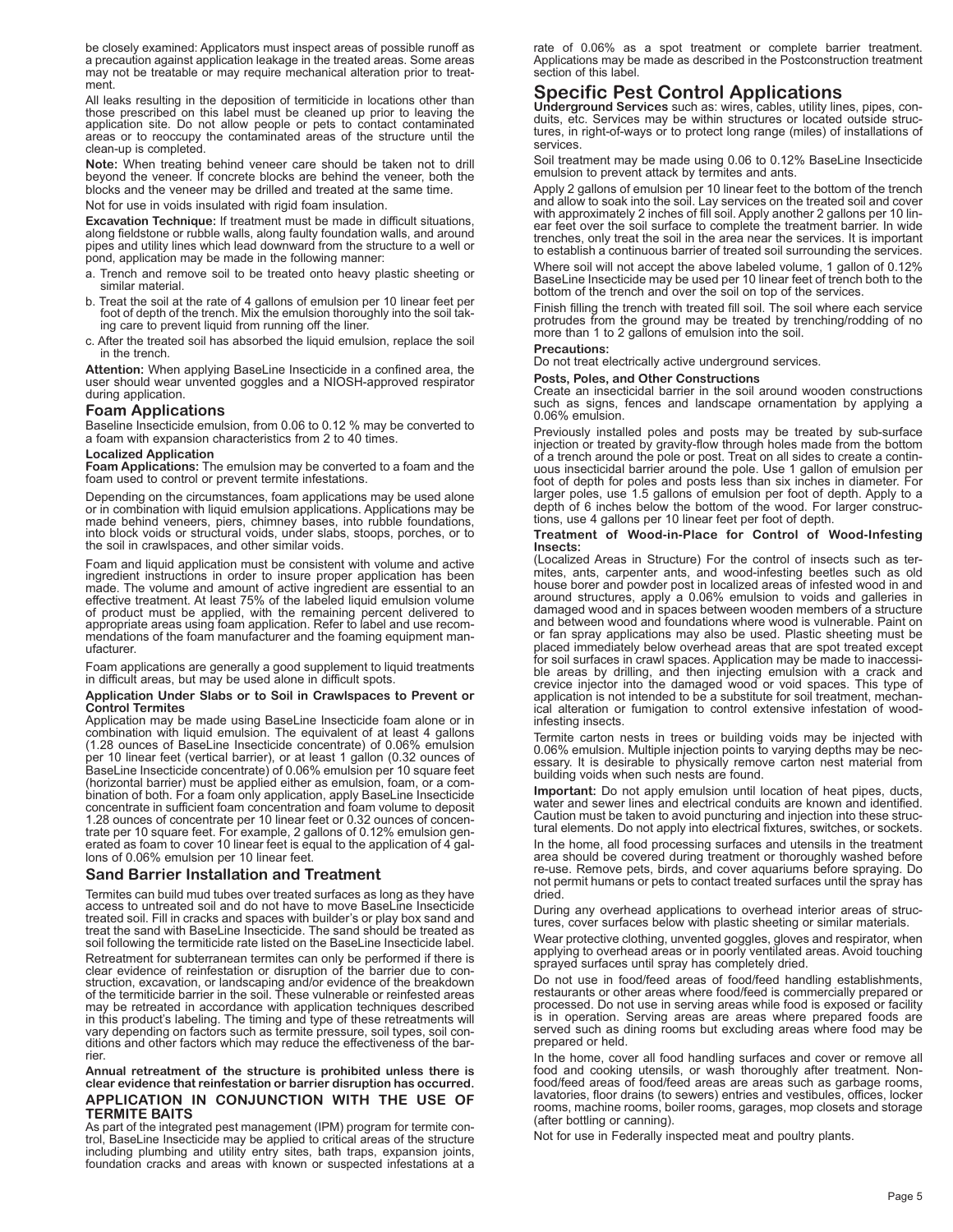### **Broadcast Treatment of Wood for the Control of Wood-infesting Insects and Nuisance Pests Outside of Structure**

Apply a 0.06% emulsion with a fan spray using a maximum pressure of 25 psi. Treatment should be made just to the point of run-off.

To control wood-infesting insects active inside trees, utility poles and/or fence posts, drill to find the interior infested cavity and inject a 0.06% emulsion. To control Bees, Wasps, Hornets, and Yellow-Jackets, apply in late evening when insects are at rest. Aim spray at nest openings in ground, bushes and in cracks and crevices which may harbor nests, saturating nest openings and contacting as many insects as possible.

### **Pests Under Slabs**

Infestations of Arthropods, such as Ants, Cockroaches and Scorpions inhabiting under slab area may be controlled by drilling and injecting or horizontal rodding and then injecting 1 gallon of a 0.06% to 0.12% emulsion per 10 square feet or 2 gallons of emulsion per 10 linear feet.

### **Attention**

Do not apply to pets, crops, or sources of electricity.

Firewood is not to be treated.

Use only in well ventilated areas.

During any application to overhead areas of structure, cover surfaces below with plastic sheeting or similar material.

Do not allow spray to contact food, foodstuffs, food contacting surfaces, food utensils or water supplies.

Thoroughly wash dishes and food handling utensils with soap and water if they become contaminated by application of this product.

Do not treat areas where food is exposed.

During indoor surface applications do not allow dripping or run-off to occur.

Do not apply this pesticide in livestock buildings (barns).

Do not apply a broadcast application to interior surfaces of homes.

### **General Applications Instructions**

BaseLine Insecticide formulation mixes readily with water and other aqueous carriers, and controls a wide spectrum of insects and mites on trees, shrubs, foliage plants, non-bearing fruit and nut trees, and flowers in inte

BaseLine Insecticide may be tank-mixed with other products, including insect growth regulators. When tank mixing BaseLine Insecticide with other products, observe all precautions and limitations on each sepaother products, observe all precautions and limitations on each separate product label. The addition of spreader stickers is not necessary. The physical compatibility of BaseLine Insecticide may vary with different sources

The following procedure is recommended for preparation of a new tank<br>mix, unless specified otherwise in label directions: (1) Add wettable<br>powders to tank water, (2) Agitate, (3) Add liquids and flowables, (4) Agitate, (5) Add emulsifiable concentrates, and (6) Agitate. If a mixture<br>is found to be incompatible following this order of addition, try reversing the order of addition, or increase the volume of water. Note: If the tank-<br>mixture is found to be compatible after increasing the amount of water,<br>then the sprayer will need to be recalibrated for a higher volume appli-<br>ca

When using tank mixes, observe all restrictions and precautions which appear on the labels of these products. Provide constant agitation to keep the mixture in solution.

**LAWN APPLICATION DIRECTIONS** Apply BaseLine Insecticide as <sup>a</sup> broadcast treatment. Use higher vol- umes up to <sup>10</sup> gallons of carrier per <sup>1000</sup> square feet to get uniform coverage when treating dense grass foliage.

For low water volume usage, less than 2 gallons/1000 square feet, addition of a non-ionic or silicone based surfactant (0.25% v/v) is recom-<br>mended, as is immediate irrigation of treated area with at least 0.25 inches of water following application to ensure efficacy of sub-surface pests such as, but not limited to, mole crickets.

# **LAWN APPLICATION RATES**

| Pest                                                                                                                                                                                                                                                                                                                               | <b>BaseLine Insecticide</b>                   |
|------------------------------------------------------------------------------------------------------------------------------------------------------------------------------------------------------------------------------------------------------------------------------------------------------------------------------------|-----------------------------------------------|
| Annual Bluegrass Weevil <sup>1</sup> (Listronotus, formerly<br>Hyperodes)<br>Armyworms <sup>2</sup><br><b>Billbugs</b><br>Crane Flies <sup>3</sup><br>Crickets<br>$C$ utworms <sup>2</sup><br>Earwigs<br>Fall Webworms<br>Fleas (adults, larvae)<br>Grasshoppers<br>Mealybugs<br>Mites<br>Sod Webworms <sup>2</sup><br>Spittlebugs | $0.07 - 0.15$ fl ozs<br>per 1000 square feet  |
| Ants<br>Chinch Bugs<br>Mole Crickets <sup>4</sup><br>Imported Fire Ants <sup>5</sup><br>Japanese Beetles (adult)<br>Stink bugs<br>Ticks <sup>6</sup>                                                                                                                                                                               | $0.07 - 0.30$ fl.ozs.<br>per 1000 square feet |
| Ground-nesting (solitary) bees and wasps7                                                                                                                                                                                                                                                                                          | 0.30<br>fl.ozs. per 1000 square feet          |

To maximize efficacy against sub-surface pests, BaseLine Insecticide should be applied with a non-ionic or silicone based surfactant (0.25% v/v) in sufficient water to ensure good penetration of spray to soil-thatch matrix. Treated areas should then be irrigated with 0.25 to 0.5 inches of water immediately afterwards<br>paying special attention so that run-off or puddling does not occur. Consult your<br>local extension agent for specific control recommendations

<sup>1</sup>Applications should be timed to control adult weevils with their earliest spring<br>activity. This generally begins when Forsythia is in full bloom and concludes when flowering dogwood (Cornus florida) is in full bloom. Consult your State Cooperative Extension Service for more specific information regarding application timing.

2 Delay watering or mowing for <sup>24</sup> hours after application to ensure optimum con- trol of armyworms, cutworms and sod webworms.

 $3$ Treatments can be made to control early to mid-season larvae (approximately August - February) as they feed on plant crowns. Treatments made to late-sea-son larvae (approximately March, April) may only provide suppression.

<sup>4</sup>For control of overwintered mole crickets apply the lower rate in early spring. For the control of adult Mole Crickets in late-Summer or early Fall, apply the higher rate. To enhance control a non-ionic surfactant or a silicone based surfactant (0.25% v/v) may be applied as a tank-mix for the control of late summer or fall adult mole crickets.

5 This application rate is for foraging ants. See the Pest Control on Outside Surfaces and Around Buildings section for mound control application instructions.

<sup>6</sup>Ticks (Including ticks that may transmit Lyme Disease and Rocky Mountain<br>Spotted fever): Do not make spot applications. Treat the entire area where expo-<br>sure to ticks may occur. Use higher spray volumes when treating a Spotted tever). Both the significant spot expression text with the state of the state of the space of the space of the space of the disk may occur. Use higher spay volumes when treating areas with dense ground cover or hea

**Deer ticks (Ixodes sp.)** have a complicated life cycle that ranges over a two year<br>period and involves four life stages. Applications should be made in the late fall<br>and/or early spring to control adult ticks that are usu above the soil surface and in mid to late spring to control larvae and nymphs that reside in the soil and leaf litter.

American dog ticks may be a considerable nuisance in suburban settings, particularly where homes are built on land that was previously field or forest. These ticks commonly congregate along paths or roadways where humans a

<sup>7</sup>Ground-nesting (solitary) bees and wasps (including Bumble Bees, Sweat Bees,<br>Mining Bees, Digger Bees, Leafcutting Bees, Digger or Threadwaisted Wasps)<br>are helpful biocontrol agents and valuable pollinators. They should possible. If control is necessary, however, nest entrances must first be located.<br>Watch the insects during the day when they are active. Groups of single nests<br>occur in bare soll, grassy / weedy areas, or cavities of shrub

**In New York State, this product may NOT be applied to any grass or turf area within 100 feet of a water body (lake, pond, river, stream, wetland, or drainage ditch).**

**In New York State, do make a single repeat application of this product if there are signs of renewed insect activity, but not sooner than two weeks after the first application.**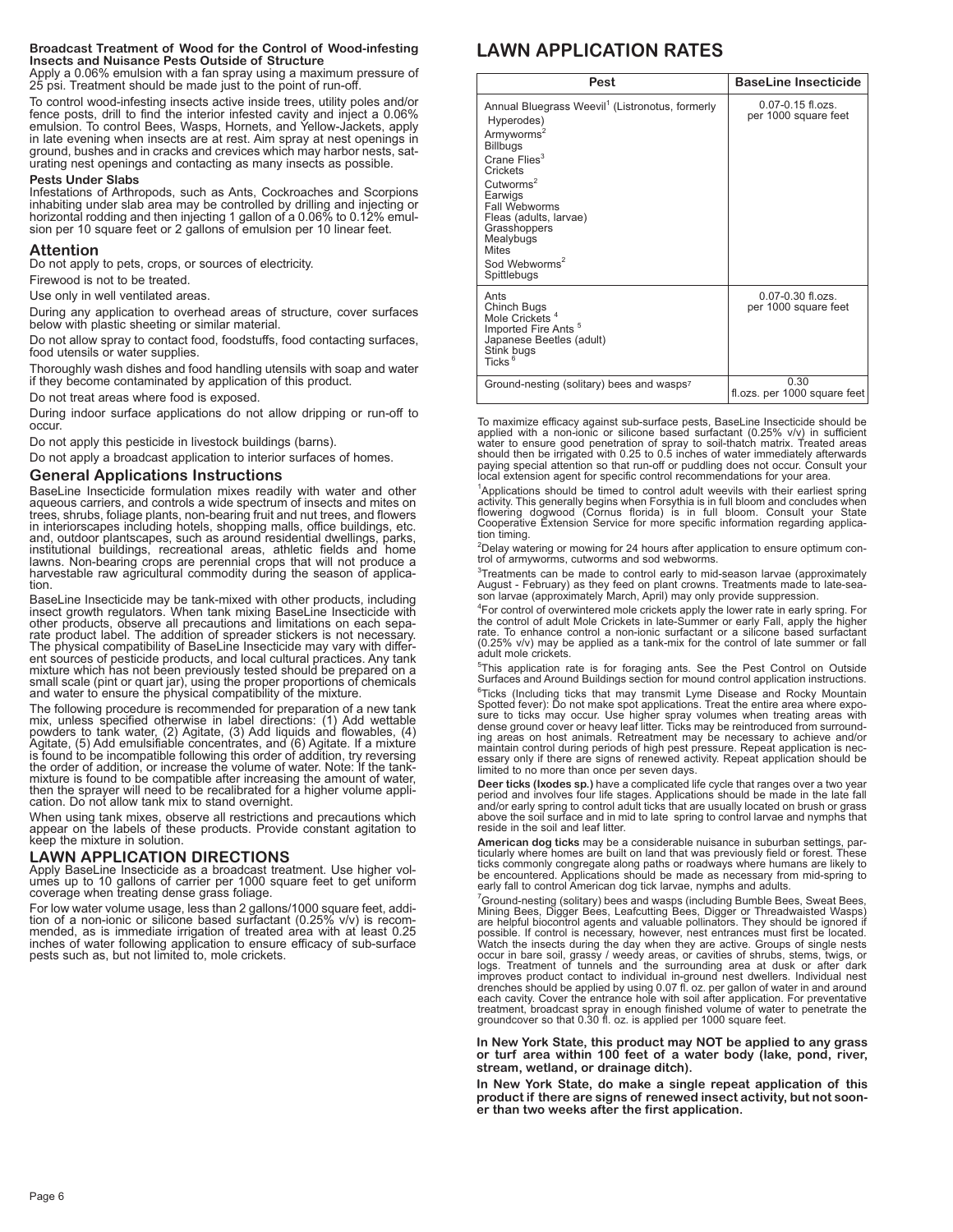Do not apply when wind conditions favor downwind drift to nearby water bodies.

Do not apply when wind velocity exceeds 10 miles per hour.

Apply using nozzles that provide the largest droplet size compatible with adequate coverage.

## **Ornamentals and Trees (Foliar applications):**

For ornamental applications, dilute 0.26 to 1.28 fluid ounces of BaseLine Insecticide per 10 gallons of water and apply at the rate of 10 gallons per 4,356 square feet. One gallon of finish spray will treat 435 square feet. If a higher volume application is required for adequate coverage of the plant canopy, BaseLine Insecticide may be diluted in large volumes of water as long as the maximum label rate (1.28 fluid ounces per 4,356 square feet) is not exceeded. BaseLine Insecticide may be applied through low volume equipment by dilution with water and providing the maximum label rate (1.28 fluid ounces per 4,356 square feet) is not exceeded.

# **ORNAMENTAL APPLICATION RATES**

|                                                                                                                                                                                                                                                                                                                                                                                                                                                                                                                                                                                                                                                                                                                                                                                                       | Rate                |                                 |                                                                                                                                                                                                                                                                                                                                                                                                                                                                                                                                                                                                                                                                                                                                                                                                                                                                                                                                                                                                                                                                                                                                                                                                                                                                                                                                                                                                       |  |
|-------------------------------------------------------------------------------------------------------------------------------------------------------------------------------------------------------------------------------------------------------------------------------------------------------------------------------------------------------------------------------------------------------------------------------------------------------------------------------------------------------------------------------------------------------------------------------------------------------------------------------------------------------------------------------------------------------------------------------------------------------------------------------------------------------|---------------------|---------------------------------|-------------------------------------------------------------------------------------------------------------------------------------------------------------------------------------------------------------------------------------------------------------------------------------------------------------------------------------------------------------------------------------------------------------------------------------------------------------------------------------------------------------------------------------------------------------------------------------------------------------------------------------------------------------------------------------------------------------------------------------------------------------------------------------------------------------------------------------------------------------------------------------------------------------------------------------------------------------------------------------------------------------------------------------------------------------------------------------------------------------------------------------------------------------------------------------------------------------------------------------------------------------------------------------------------------------------------------------------------------------------------------------------------------|--|
| Pest                                                                                                                                                                                                                                                                                                                                                                                                                                                                                                                                                                                                                                                                                                                                                                                                  | $I\mathsf{b}$ ai/   | fl.oz.<br>10 Gallons 10 Gallons | Comments                                                                                                                                                                                                                                                                                                                                                                                                                                                                                                                                                                                                                                                                                                                                                                                                                                                                                                                                                                                                                                                                                                                                                                                                                                                                                                                                                                                              |  |
| Ants<br>Aphids<br>Bagworms<br><b>Black Vine Weevil</b><br>(adults)<br><b>Brown Soft Scales</b><br><b>Broad Mites</b><br><b>Budworms</b><br>Centipedes<br><b>Clover Mites</b><br>Cicadas<br>Crickets<br>Cutworms<br>Douglas-fir Needle<br>Midge<br>Earwigs<br>Elm Leaf Beetles<br><b>Fall Webworms</b><br>Flea Beetles<br>Glassywinged Sharp<br>shooter<br>Grasshoppers<br><b>Gypsy Moth Caterpillars</b><br>Lace Bugs<br>Leafhoppers<br>Leaf feeding<br>Caterpillars<br>Mealybugs<br>Millipedes<br>Mole Crickets*<br>Mosquitoes<br>Nantucket Pinetip Moth<br>Orchid Weevil<br>Pillbugs<br><b>Pine Sawflies</b><br>Plant Bugs (incl. Lygus<br>spp)<br>Psyllids<br>Scale (crawlers)<br>Scorpions<br>Sowbugs<br>Spiders<br>Spittlebugs<br><b>Tent Caterpillars</b><br>Tip Moths<br>Weevils<br>Whiteflies | 0.004<br>to<br>0.02 | 0.26<br>to<br>1.28              | Apply the specified rate as a<br>full coverage foliar spray.<br>Repeat as<br>necessary<br>to<br>achieve control using higher<br>rates as pest pressure and<br>increases.<br>foliage<br>area<br>Repeat application should be<br>limited to no more than once<br>per seven days.<br>To control Bagworm: Apply<br>when larvae begin to hatch.<br>Spray<br>larvae<br>directly.<br>Applications made when lar-<br>vae are young will be most<br>effective.<br>Spray at the time of bud break<br>to control Douglas-fir needle<br>midge.<br>To control scale crawlers and<br>twig borers: Treat trunks,<br>stems, and twigs in addition to<br>plant foliage. Best results are<br>achieved<br>when<br>thorough<br>spray coverage is achieved at<br>the beginning of crawler activ-<br>ity.<br>Certain cultivars may be sen-<br>sitive to the final spray solu-<br>tion. A small number of plants<br>and<br>should<br>treated<br>be<br>observed for one week prior to<br>application to the entire planti-<br>ng.<br>Use of an alternate class of<br>chemistry in a treatment pro-<br>gram is recommended to pre-<br>vent or delay pest resistance.<br>Use sufficient water to obtain<br>uniform coverage. Typical use<br>rates are 10 gallons of spray<br>per 4,356 square feet.<br>To control Black Vine Weevil<br>and Fungus Gnat larvae,<br>apply as a drench at the rate<br>of approximately 8 ounces of |  |
| <b>Citrus Thrips</b><br>Beet Armyworm<br>Diaprepes<br>(larvae, adult)<br>European Red Mite<br>Leafrollers<br>Spider Mites<br>Thrips<br>Treehoppers<br><b>Twig Borers</b><br>Zimmerman Pine Moth                                                                                                                                                                                                                                                                                                                                                                                                                                                                                                                                                                                                       | 0.006<br>to<br>0.02 | 0.38<br>to<br>1.28              | finished spray per 6 inch pot.<br>*For control of overwintered<br>mole crickets apply the lower<br>rate in early Spring. For the<br>control of adult Mole Crickets<br>in late-Summer or early Fall,<br>apply the higher rate.                                                                                                                                                                                                                                                                                                                                                                                                                                                                                                                                                                                                                                                                                                                                                                                                                                                                                                                                                                                                                                                                                                                                                                         |  |
| Imported Fire Ant<br>Foragers<br>Japanese Beetles<br>(adult)<br>Leafminers<br>Pecan Leaf<br>Scorch Mite<br>Black Vine Weevil (lar-<br>vae)<br>Fungus Gnats (adults &<br>larvae)<br>Stink Bugs                                                                                                                                                                                                                                                                                                                                                                                                                                                                                                                                                                                                         | 0.01<br>to<br>0.02  | 0.64<br>to<br>1.28              |                                                                                                                                                                                                                                                                                                                                                                                                                                                                                                                                                                                                                                                                                                                                                                                                                                                                                                                                                                                                                                                                                                                                                                                                                                                                                                                                                                                                       |  |

# **TRUNK SPRAYS TO ORNAMENTAL TREES**

**Control of Dendroctonus bark beetles such as mountain pine beetle, southern pine beetle, western pine beetle, Black turpentine beetle, and engraver beetles (lps spp.)**

**Preventative control:** Make applications of a spray mixture containing 1.0 to 2.0 pints of this product per 100 gallons (0.25 to 0.5 lbs. ai/100 gallons) of water to the trunk of the tree with a hydraulic sprayer in the spring of the year or when a threat of infestation is evident from nearby infested trees. Apply spray directly to the main trunk from the base of the tree to at least half way into the live crown. Spray until the bark is thoroughly wetted by the spray (usually 1 to 4 gallons of spray per tree). Do not apply more than 0.2 lbs. ai (12.8 fl. oz.) of this product to trees per acre. Repeat application may be necessary if reinfestation is likely. Application rates and application timing differ according to the target pest and other factors peculiar to each local situation. Consult your local State Extension specialist or other qualified expert for specific recommendations.

**Treatment of Infested trees to control emerging brood:** Make applications of a spray mixture containing 2.0 pints of this product per 100 gallons of water to trees that still have beetles in the bark. Apply spray directly to the main trunk from the base of the tree to at least half way into the live crown. Spray until the bark is thoroughly wetted by the spray (usually 1 to 4 gallons of spray per tree). Do not apply more than 0.2 lbs. ai (12.8 fl. oz.) of this product per acre. Trees on which all needles have turned brown generally have been vacated and should not be sprayed unless infestation is confirmed. To confirm an infestation, scrape off the outer bark to determine if trees are still infested. If live infestations remain in the trunks, fell the trees and cut into sections. Spray the trunk and large limbs and turn sections so that all of the surface area can be treated. Do not apply more than 0.2 lbs. ai (12.8 fl. oz.) of this product per acre.

### **Other bark beetles such as Ambrosia beetles, elm bark beetles and Emerald Ash borer**

**Preventative control:** Make applications of a spray mixture containing 1.0 to 2.0 pints of this product per 100 gallons  $(0.25$  to 0.5 lbs. ai/100 gallons) of water to the trunk, scaffolding and limbs of the tree with a hydraulic sprayer in the early spring or prior to adult beetle flight and tree infestation. Spray until the bark is thoroughly wetted by the spray (usually 6 to 12 gallons of spray per tree). Do not apply more than 0.2 lbs. ai of this product to trees per acre. Repeat application may be necessary if reinfestation is likely or for extended adult emergence and flight. Application rates and application timing differ according to the target pest and other factors peculiar to each local situation. Consult your local State Extension specialist or other qualified expert for specific recommendations.

### **OTHER BORERS ON ORNAMENTAL TREES**

For other boring insects consult the table below. Application rate and timing will vary according to geographic location and environmental conditions. Spray until the bark is thoroughly wetted by the spray (usually 1 to 4 gallons of spray per tree). Do not apply more than 100 gallons of diluted spray mixture to trees on a treated acre. Consult your local County or State Extension specialist or other qualified authority for specific recommendations.

| Pest                                                                                                                                       | Recommended Rate                             | <b>Specific Instructions</b>                                                   |
|--------------------------------------------------------------------------------------------------------------------------------------------|----------------------------------------------|--------------------------------------------------------------------------------|
| <b>Clearwing Moth borers</b><br>Ash borer, banded ash<br>clearwing, Dogwood<br>borer, Lesser peachtree<br>borer, Lilac borer, Oak<br>borer | 6.4 to 12.8 fl. oz.<br>per<br>100 gallons    | Apply to the<br>lower<br>branches and trunks<br>prior to adult emer-<br>gence. |
| Coleopteran borers<br>Bronze birch borer.<br>Flatheaded appletree<br>borer                                                                 | 6.4 to 12.8 fl. oz.<br>per<br>100 gallons    |                                                                                |
| For maximum<br>residual<br>control of the above listed<br>pests.                                                                           | $12.8 \text{ fl. oz.}$<br>per<br>100 gallons |                                                                                |

### **Pest Control on Outside Surfaces and Around Buildings** Follow Additional Application Restriction for Residential Outdoor Surface and Space Sprays under DIRECTIONS FOR USE.

For control of ants, including Carpenter Ants, Armyworms, Bees, Centipedes, Chiggers, Chinch Bugs, Clover Mites, Crickets, Cutworms, Dichondra Flea Beetles, Earwigs, European Craneflies, Flees, Flies, Grasshoppers, Hornets, Millipedes, Mosquitoes, Moths, Roaches, including Cockroaches, Scorpions, Sod Webworms, Sowbugs (Pillbugs), spiders including Black Widow Spiders, Springtails, Stink Bugs and Wasps.

Apply BaseLine Insecticide using a 0.03 to 0.06% emulsion as a residual spray to outside surfaces of buildings including, but not limited to, exterior siding, foundations, porches, window frames, eaves, patios, garages, refuse dumps, lawns such as grass areas adjacent or around private homes, duplexes, townhouses, condominiums, house trailers, apartment complexes, carports, garages, fence lines, storage sheds,